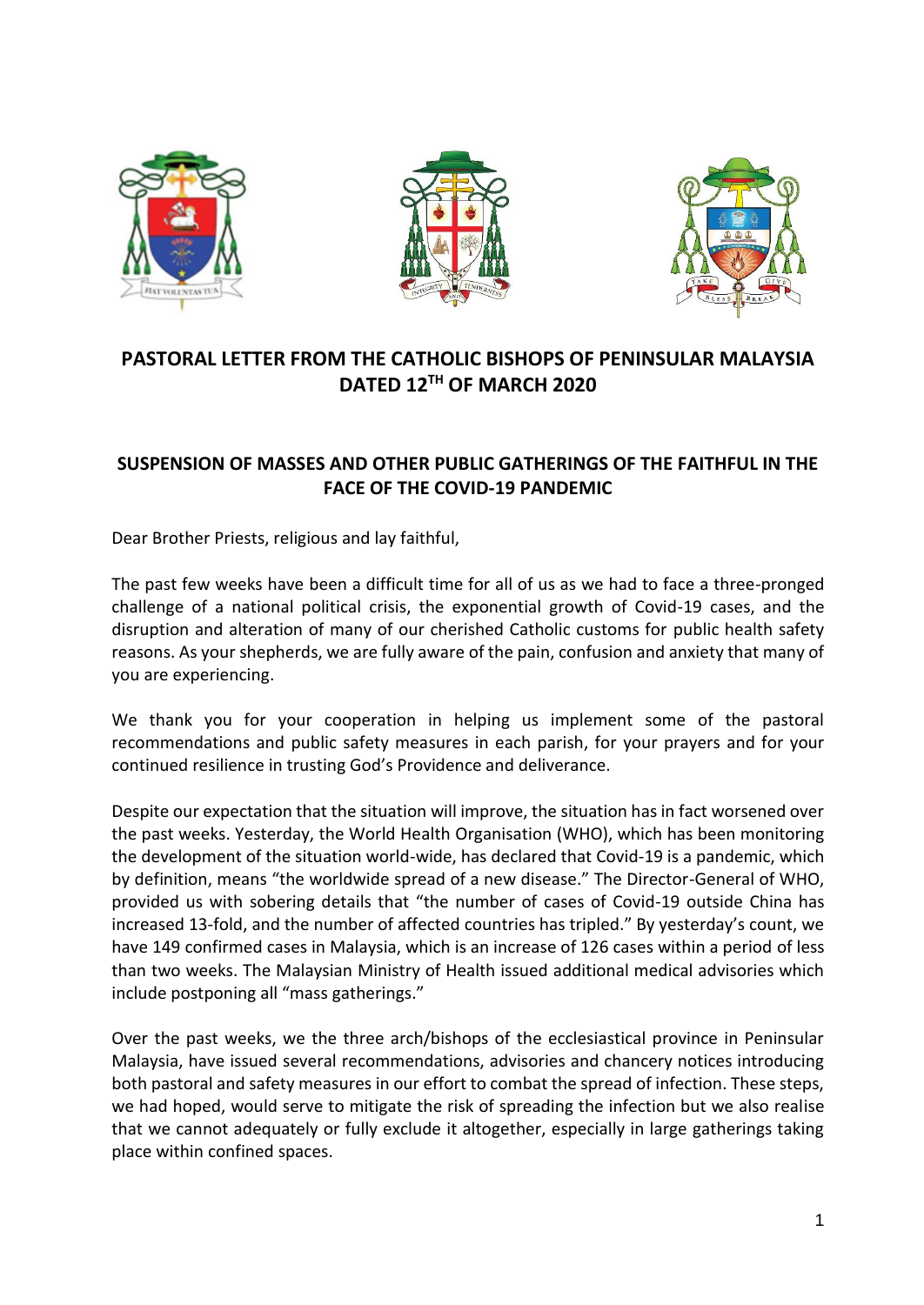As we witness the rise in numbers in our country and the uncontained explosion in other countries where both civil and religious authorities had been slow in responding to the imminent threat, it is now time for us to put in place further measures, which may appear to be extreme, but we recognise that our failure to do so may have dire consequences resulting in an explosive outbreak, putting the most vulnerable in our communities at risk and placing further pressure on our heavily strained health services. It is therefore now our decision, a decision taken with a heavy heart and after much prayer and having consulted the panel of medical specialists in this field, that we wish to implement the following additional pre-emptive measures which are necessary to prevent a further spread of this viral infection:

1. **All weekend and weekday public masses will be suspended from 14th of March (or the 13th of March, if the state's weekend begins on Friday) to the 29th of March 2020.** This coincides with the public school holidays. We therefore exempt all Catholics from fulfilling their Sunday obligation of assisting/ attending Mass during this period. This exemption is a temporary measure in the face of the current crisis. We will continue to monitor and review the situation to determine if the above period of suspension needs to be extended beyond the 29th of March 2020. Please note that the Archdiocesan Social Communication Ministry of the Archdiocese of Kuala Lumpur is making arrangements to broadcast Masses over the weekends in the various major languages and weekday Masses in English.

2. Priests are still required to offer Masses in private for the spiritual good of the Church, the intentions of the faithful, and the alleviation of the present crisis.

3. All catechism classes should be closed and catechetical programmes and activities should be cancelled during this same period.

4. All meetings, gatherings, formations, RCIA sessions, fellowships and events in church or in the BEC are to be cancelled and put on hold during this period.

5. Any weddings or funerals are to be conducted privately with guests limited to immediate family members and close friends. Please contact your parish priest for further details.

6. For the sacraments of penance (confession), anointing of the sick and Holy Communion for the home bound, kindly contact the parish office for an appointment with your parish priest. The priests are to take the necessary health precautions in administering the Sacraments.

7. Churches, chapels or prayer rooms(where applicable), shall remain open for private and personal prayer and Eucharistic adoration according to the times scheduled by the respective parishes. Please contact your parish office/ parish website for details.

## 7. **We also declare that the 19th of March 2020, Solemnity of Saint Joseph, Spouse of the Blessed Virgin Mary, protector of the Church, be designated as a day of prayer and fasting to invoke Saint Joseph's intercession and God's intervention for an end to this crisis.**

Although, a broadcasted Mass is no substitute for the obligation to assist/ attend Mass on Sundays and holy days of obligation, with the suspension of publics Masses on Sundays and weekdays, watching the televised Masses could serve as a form of spiritual "devotion." Other